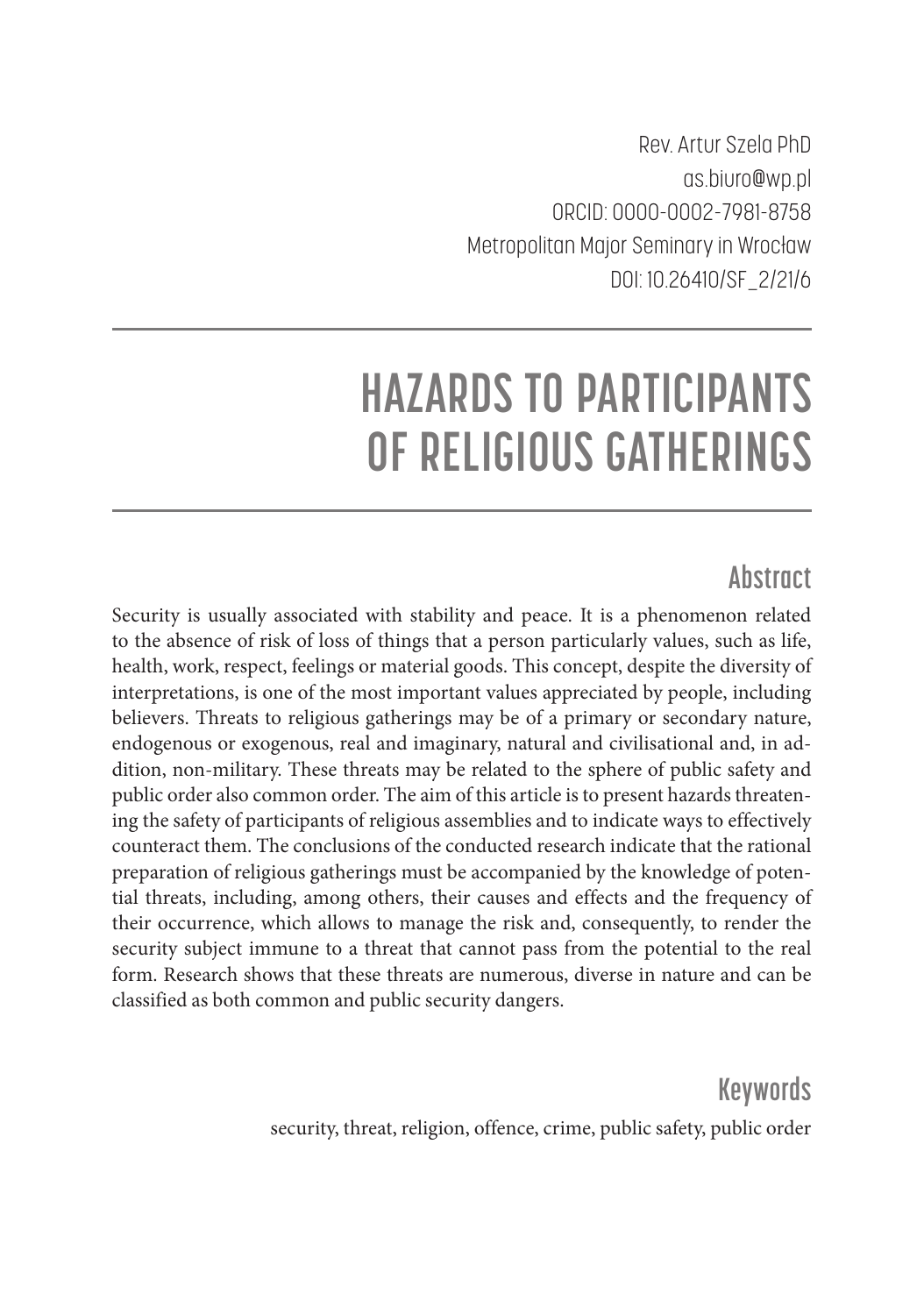## **Introduction**

Congregations of a religious nature are characterised by the assembly of numerous people for the purpose of performance of religious rites. They are usually celebrated in designated places: churches, chapels, parish houses or monasteries. However, some religious ceremonies are held outside temples due to traditions, customs, liturgical regulations or the inability to accommodate the faithful in churches or sanctuaries. These include processions, pilgrimages to places of worship, gatherings at saints' monuments or shrines, and field masses. The organisers of these gatherings use their own law enforcement services, as well as the help of state organs<sup>1</sup> and institutions responsible for internal security, (mainly: the Police2 , Fire Brigade, Ambulance Service), acting on the basis of their own regulations, which are intended to ensure an appropriate level of security of the participants. While the issue of safety during the celebration of the liturgy in the church building is seemingly simple, the problem arises when church ceremonies are organised outside sacred buildings. However, the fundamental problem of the security of religious gatherings does not come down only to the question of the place and its nature, but mainly – to the number of attendees.

In this regard, it is already necessary to refer to the alternating use of the phrases "religious gatherings", "religious festivities", "church celebrations", "pilgrimages to places of worship" etc. in this study. From a philological point of view this is not an unjustified procedure. Instead of "nomina propria" we use terms that are often employed as equivalents, but which are used in church circles and are not known to the general public. Modern access to highly specialised knowledge and information, however, does not ensure full absorption of language that is not colloquial but highly specialised, and this can naturally raise questions of interpretation. Unfortunately, the modern world is still not free of translation problems, also in this respect, especially when it comes to dealing with language units that are strongly labelled with different domain-specific features. It is precisely in this respect that individuality is often explicated, as was the case in this instance.

Due to the aforementioned circumstances, it could be noted that the phrases mentioned in the introduction shall be used interchangeably. Nevertheless, in order to maintain the quality, accessibility of the message, the nomenclature used has been unified throughout the text. As a result, the article will refer to a religious assembly understood as: a conscious and religiously motivated grouping of people or a journey of people in a certain area, for the purpose of common worship, expressed in a course strictly determined by law, culture and tradition, characterized by the presentation of appropriate attitudes and behavior.

<sup>1</sup> P. Lubiewski, *Bezpieczeństwo państwa w ujęciu syste*mowym, "Zeszyty Naukowe SGSP", No. 74/2/2020, SGSP, Warszawa 2020, p. 115-116.

<sup>2</sup> B. Wiśniewski, J. Prońko, *Ogniwa ochrony państwa*, Warszawa 2003, p. 61.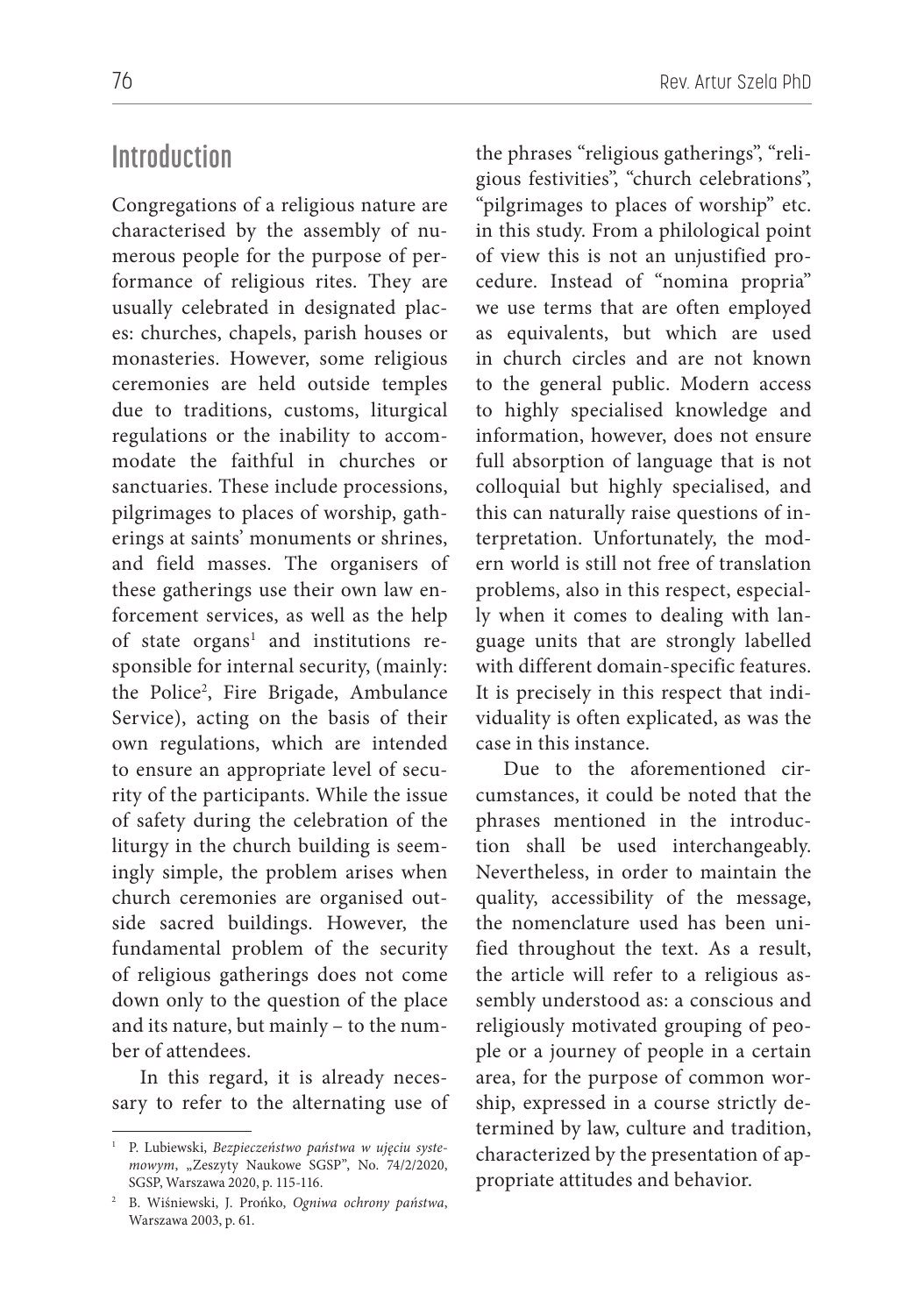# **The adopted methodological and methodical assumptions**

The aim of the research presented in the article was "striving to enrich the knowledge about individuals, items and phenomena that are the subject of research"3 . Taking into account the above and the problem situation outlined in the introduction, it seemed necessary to define the objectives of the research<sup>4</sup>, which took the form of the following questions:

- what threats compromise the safety of participants in religious gatherings?
- how to counteract the threats to religious gatherings?

Assuming the highest possible level of efficiency in conducting the research, it was premised that in addition to the objectives presented above, it is essential to formulate the research problem, which, according to the position of Mieczysław Łobocki, is the question to which "we seek answers by way of scientific research<sup>5</sup>", given the following content: how do threats determine the security of attendees of religious gatherings?

Theoretical research methods were used in the course of the research process. A special place in the array of these was occupied by:

– critical analysis of the literature on the subject served to understand the specifics of religious assemblies, their

risks and requirements for achieving an adequate level of security for the participants of these gatherings;

- synthesis was used to formulate conclusions and inferences in the scopes presented above;
- analogy was used to formulate requirements for organisers of religious assemblies within the process of providing security to their attendees;
- the method of document analysis.

# **Characteristics of hazards of a religious nature**

Among the most serious threats to public security6 is criminality. It can be differentiated into unorganised and organised crime as well as terrorism. On the occasion of holding large religious gatherings, there is an increased interest of perpetrators in committing criminal acts facilitated to be carried out due to the situational opportunity created by a large concentration of unwary people<sup>7</sup> (preoccupied with the religious event, in whom there is a high level of trust in the gathered).

A particular form of threat to religious congregations is exceptionally socially troublesome crime, including but not limited to: robbery crime (robbery, extortion, theft); intentional infliction of bodily harm; participation in a fight and battery; theft; car theft; burglary; inten-

<sup>3</sup> W. Dutkiewicz, *Przewodnik metodyczny dla studentów pedagogiki*, Kielce 1996, p. 31.

<sup>4</sup> More: *Bezpieczeństwo. Teoria–Badania–Praktyka,* ed. A. Czupryński, B. Wiśniewski, J. Zboina, Józefów 2015, p. 38.

<sup>5</sup> M. Łobocki, *Metody badań pedagogicznych*, Warszawa 1978, p. 56.

<sup>6</sup> More: B. Wiśniewski, *Przygotowania obronne resortu spraw wewnętrznych*, Szczytno 2014, p. 22.

<sup>7</sup> More: B. Kaczmarczyk, B. Wiśniewski, R. Gwardyński, *Security of an individual*, Zeszyty Naukowe Państwowej Wyższej Szkoły Zawodowej im. Witelona w Legnicy, No. 3 (28) 2018, Legnica 2018, p. 67-78.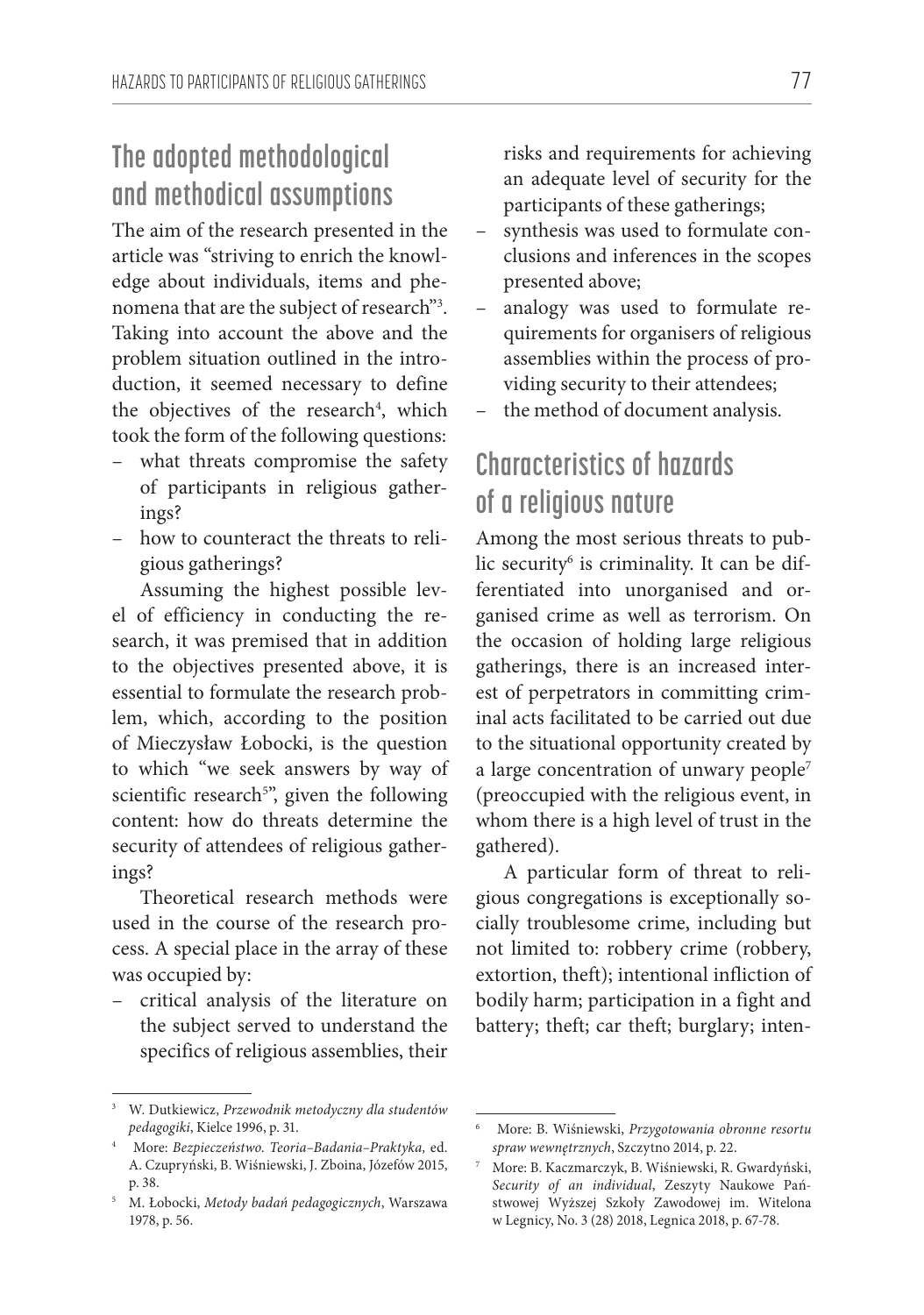tional damage to or destruction of another's property<sup>8</sup>.

The traffic offences that may be related to the conduct of a public religious gathering are the acts of causing a catastrophe in land traffic endangering the life or health of many people or property of great dimensions; bringing an imminent danger of a catastrophe in land traffic; violation, even if unintentional, of the principles of safety in land traffic, causing an effect in the form of injuries to another person, impairing the functions of organs for more than 7 days; driving a vehicle (steering it) in the state of intoxication in land traffic.

In recent years, terrorism has become a particular criminal menace to religious gatherings9 . The term 'terrorism' is vague. In EU legal arrangements, the term covers terrorist offences, crimes related to a terrorist group and acts of terrorism. Pursuant to Directive (EU) 2017/541 of the European Parliament and of the Council of 15 March 2017 on combating terrorism and replacing Council Framework Decision 2002/475/ JHA and amending Council Decision 2005/671/JHA, terrorist offences are defined as active attacks on human life which may cause death:

- attacks upon the physical integrity of a person;
- kidnapping or hostage-taking;
- causing extensive destruction to government or public facilities, the transport system, infrastructure, including the information system, fixed platforms located on the continental

shelf, a public place or private property, where such destruction is likely to endanger human life or result in major economic loss;

- seizure of aircraft, vessels or other means of public or material goods transport;
- the manufacture, possession, acquisition, transportation, supply or use of explosives or weapons, including chemical, biological, radiological or nuclear weapons, as well as research into, and development of such weapons;
- releasing dangerous substances or causing fires, floods or explosions the effect of which is to endanger human life;
- disturbing or disrupting the supply of water, power or any other essential natural resource, resulting in hazards to human life;
- unlawful interference with information systems;
- threatening to commit any of the above acts.

Among the offences relating to terrorist activities, the aforementioned legal act of the European Union classified: public provocation to commit a terrorist offence; recruitment for terrorism; providing training for terrorism; receiving training for terrorism; travelling for terrorist purposes; financing terrorism; aggravated theft perpetrated with the intent to commit one of the terrorist acts; extortion perpetrated with the intent to commit one of the terrorist offences; making or using false official documents performed with the intent to carry out one of the terrorist crimes or with the in-

<sup>8</sup> *Statystyka,* www.statystystka.policja.pl. (4.02.2021 r.).

<sup>9</sup> *Watykan: Papież potępił atak w kościele we Francji*, https://www.radiomaryja.pl/informacje/watykan-papiezpotepil-atak-kosciele-we-francji/, (access 3.02.2020 r.).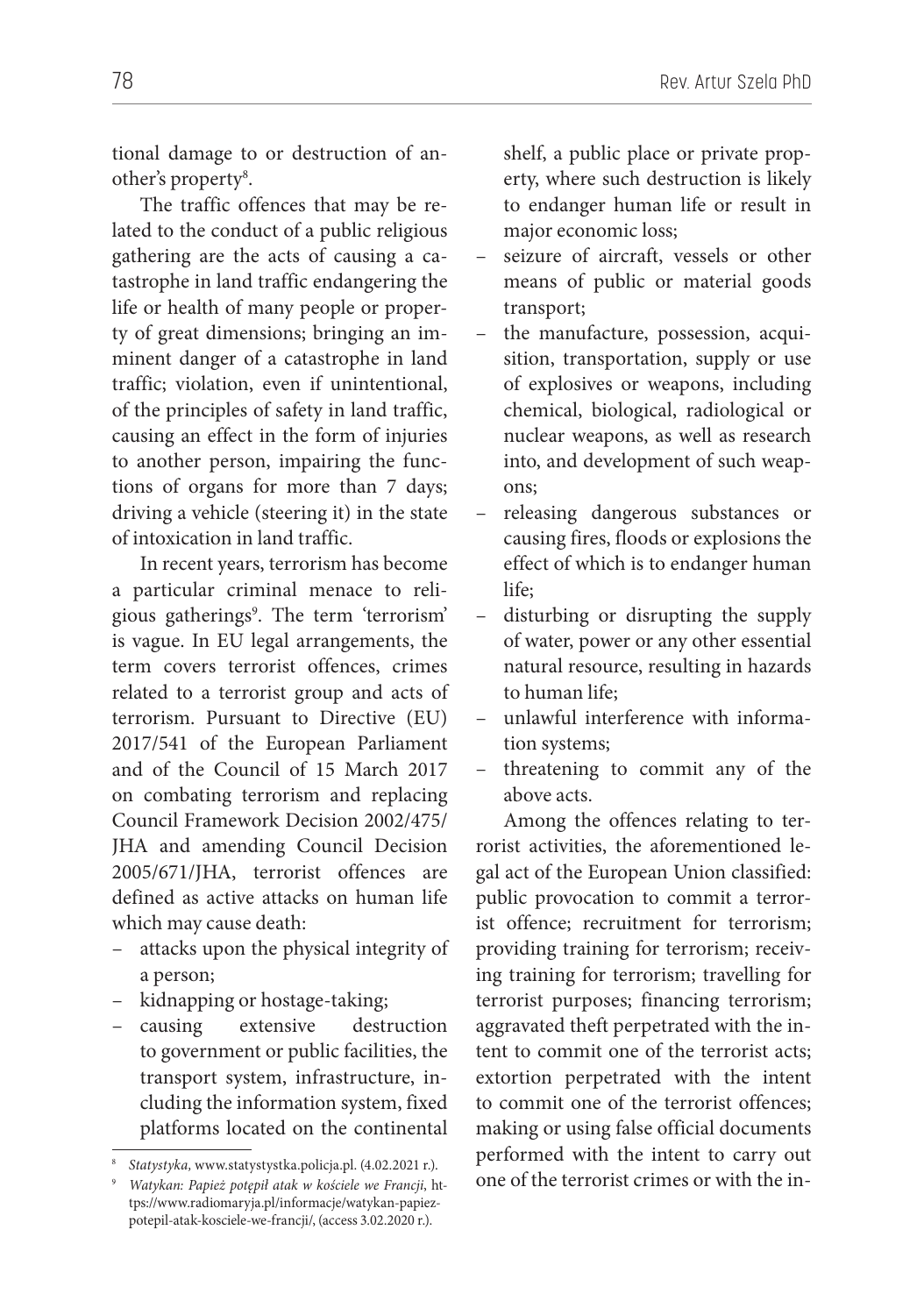tent to lead a terrorist group or to travel for terrorist purposes $10$ .

Threats to the public order of a religious assembly of a general nature also include misdemeanours, especially those against state, local government and social institutions and against the safety of persons and property; against the security and order of communications; against the person; health; property; public morals and public use facilities.

During religious assemblies of a public character, there may be a threat caused by destructive factors in the sphere of public safety. Risks to public safety occurring during religious gatherings of a general character can be located in the categories of protection: sanitary-epidemiological; life and health of participants of the dangerous event; fire protection of religious facilities where religious gatherings are held.

Sanitary-epidemiological protection, the purpose of which is to protect human health from the adverse impact of detrimental and arduous environmental conditions, prevention of the occurrence of diseases, including infectious and occupational diseases, is included in the area of public health tasks. Sanitaryepidemiological protection during religious assemblies is associated with counteracting risks associated with:

- inadequate nutrition (lack of drinking water, lack of properly prepared meals);
- a lack of rest in conditions which ensure renewal of strength;
- lack of possibility to use toilets of appropriate standard;

– spreading of infectious disease.<sup>11</sup>

In addition, the participation of the faithful in religious assemblies is often associated with great physical exertion on the part of the worshippers, whose age, health and daily lifestyle do not allow for a prolonged state of bodily overload. Risks to health and life often occur during long, strenuous pilgrimages on foot to places of worship, as well as during protracted stays at the place of celebration (often preceded by many hours of waiting because of the desire to occupy a place convenient for the devotee).

In her research, Joanna Sowizdraniuk points to health problems of religious assembly participants, dividing them into: cardiovascular (ischemic heart disease, myocardial infarction, thromboembolic complications), respiratory (exacerbation of bronchial asthma, aggravation of chronic obstructive pulmonary disease) and nervous (stroke, epilepsy); musculoskeletal diseases (dislocations, fractures); organic deprivation (overheating, hypothermia, dehydration); dermatological problems (blisters, deep abrasions) and allergies; mental disorders (exacerbation of anxiety, numbness, impaired self-integration, etc.) $12$ .

When religious assemblies take place in sacred buildings there is a risk of fire, which endangers the participants. Fire

<sup>11</sup> P. Sowizdraniuk, *Zabezpieczenie sanitarno-epidemiologiczne uroczystości religijnych* [in:] *Bezpieczeństwo uczestników zgromadzeń religijnych. Wydanie drugie uzupełnione,* ed. B. Wiśniewski, A. Prędecka, J. Bryk, A. Szela, SGSP, Warszawa 2017, pp. 362-374.

<sup>12</sup> J. Sowizdraniuk, *Specyficzne potrzeby zdrowotne uczestników uroczystości religijnych a zabezpieczenie medyczne,* [in:] *Bezpieczeństwo uczestników zgromadzeń religijnych. Wydanie drugie uzupełnione,* ed. B. Wiśniewski, A. Prędecka, J. Bryk, A. Szela, SGSP, Warszawa 2017, pp. 345-350.

<sup>10</sup> Ibidem.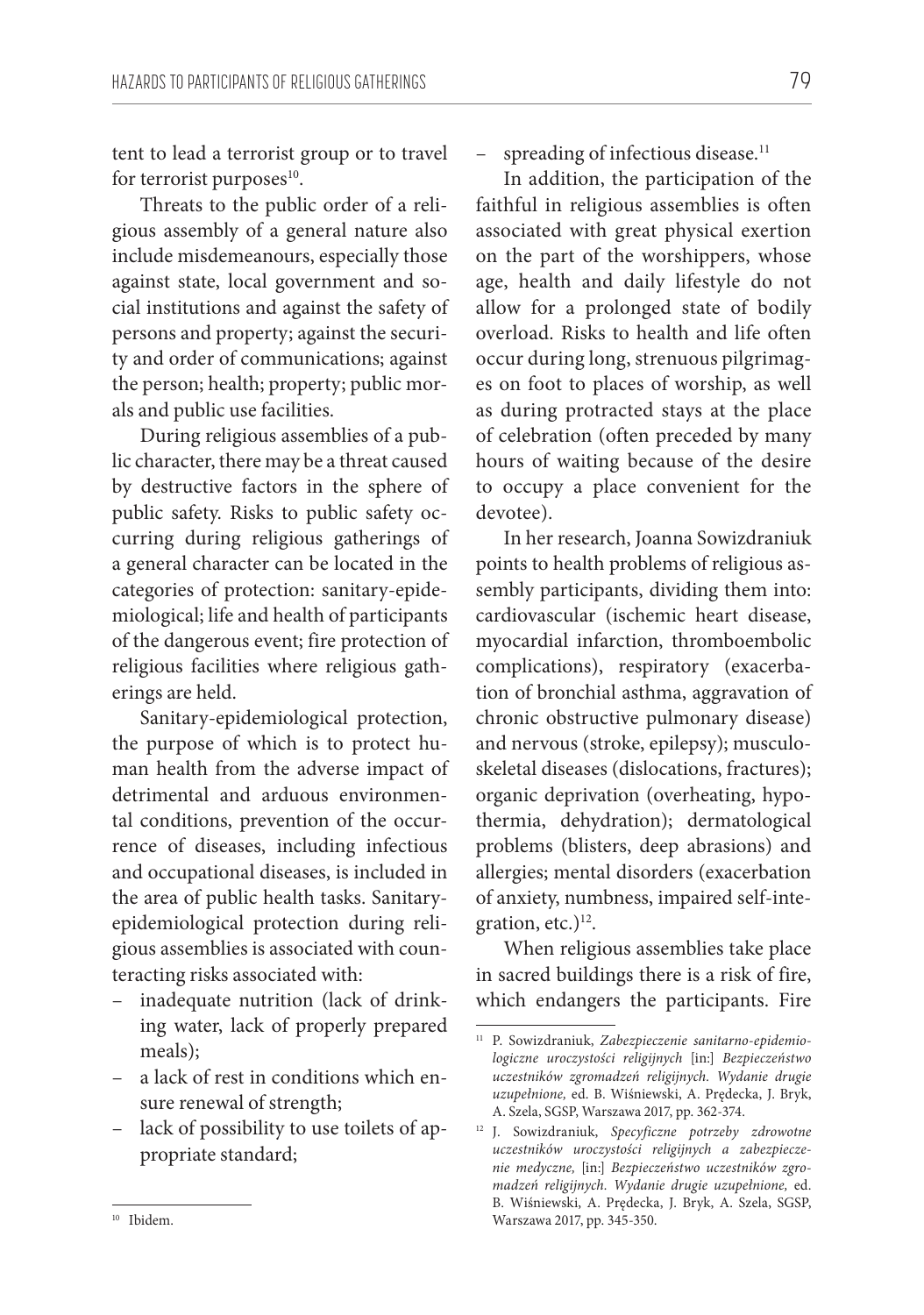is a phenomenon that threatens people not only directly through heat or carbon monoxide, but also has a psychological impact, turning the audience of a religious assembly into a panicked evacuating crowd, with a devastating effect on the weaker, less able human beings in the escape path.

The organiser – in this case the Catholic Church – is primarily responsible for counteracting the threat to a religious gathering. Cooperating with state institutions and voluntary non-governmental organisations, the Church often sets up its own policing and medical groups (services). Order and medical services subordinate to the Church are important for maintaining the safety of religious ceremonies in situations requiring experience in the field of emergency management, when the priest's ability to counteract threats is insufficient.

Continuing to highlight this issue, let us add that threats to religious gatherings may also have their source in periodic weather changes amplified by global climate change. In the territory of Poland, periodic threats are recorded in the form of, inter alia, floods, landslides, windstorms, tornadoes, strong frosts, blizzards and snowstorms, heat, drought, forest fires and infectious diseases of the respiratory system.

Due to the different types of religious gatherings, i.e. those adopting a static form (e.g. Masses) and those taking a kinetic form (e.g. processions, pilgrimages), among the periodic threats one can distinguish those that can particularly affect the safety of religious gatherings. These include: heat, floods and strong winds.

Let us explain that the term 'heat' is a meteorological notion referring to a weather condition when the air temperature at the ground surface exceeds +30°C. Hot weather occurs in Poland in July and August (when average annual temperatures are the highest). Heat deteriorates the health of the elderly, children and ailing people. It negatively affects the cardiovascular and thermoregulatory systems, leading to sunstroke, heatstroke, dehydration, reduced efficiency and physical performance. The heat phenomenon has three levels of severity:

- first degree hot weather up to three days, prevailing over the major part of Poland (risk of sunstroke);
- second degree hot weather up to five days, prevailing over the major part of Poland (high risk of sunstroke);
- third degree heat more than five days in most parts of Poland (high risk of sunstroke).13

Moreover, the term "flood" used in these analyses means "the submergence of coastal areas by water, along a river bed or the seashore, as a result of a surge of water"14. In Poland, it is one of the most dangerous threats that can cause a natural disaster. According to the criterion of cause, floods can be divided into:

- rainfall (resulting from heavy rainfall);
- snowmelt (resulting from the rapid melting of snow);
- storms (resulting from strong winds that raise the water in inlets or coast);

<sup>13</sup> *Zagrożenia okresowe występujące w Polsce,* RCB, 2012, p. 14.

<sup>14</sup> Ibidem.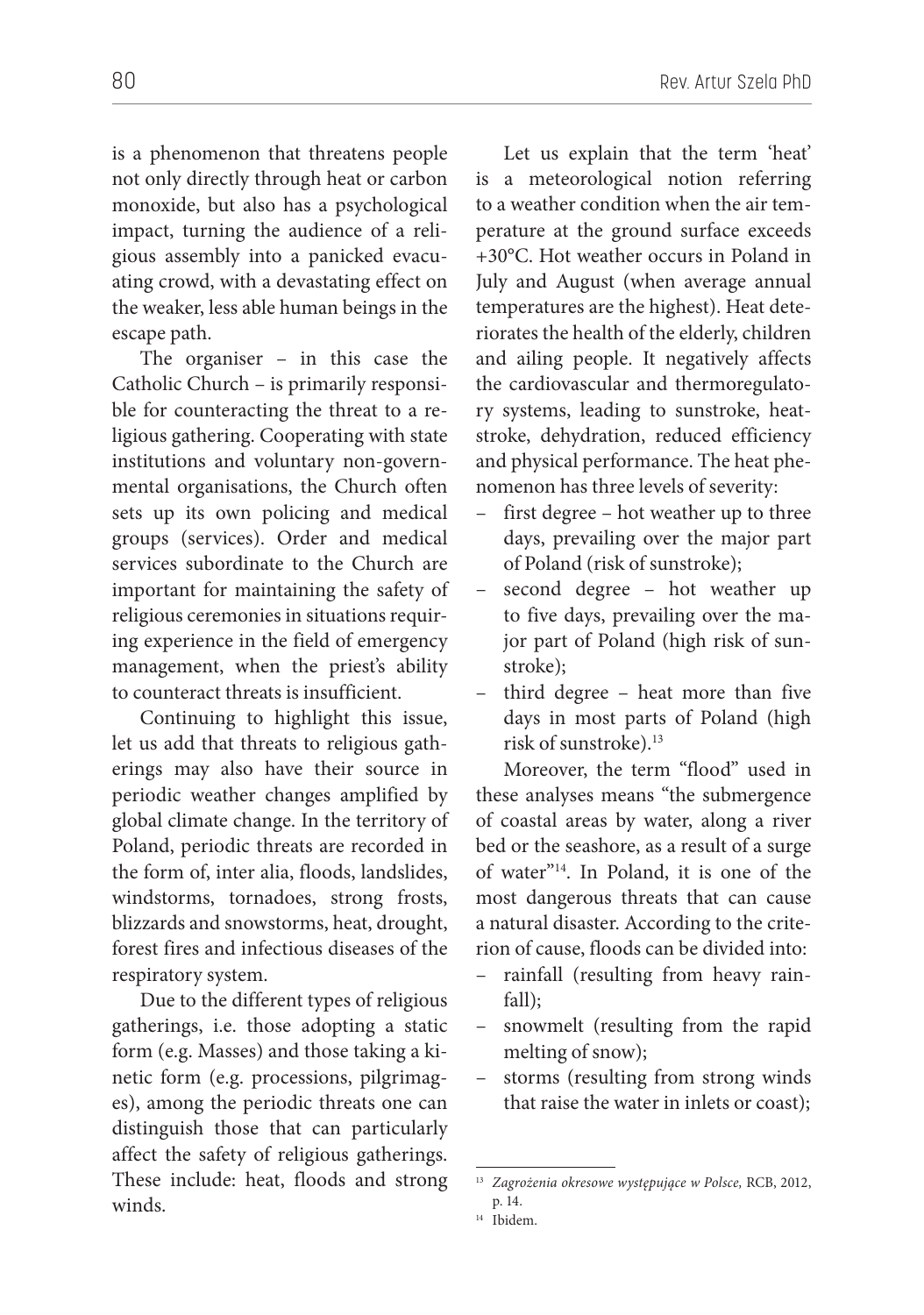- storm surges (resulting from strong winds that raise water in flood plains and on the coast;
- ice surges (resulting from ice or icing/ ice jams);
- thawing and precipitation (caused by the melting of snow, intensified by rainfall);
- caused by failures of flood control structures;
- caused by inappropriate water management on water reservoirs.

Furthermore, due to the area inundated, floods can be divided into:

- local (extent of a small spillway);
- regional (extent of one region hydrographic);
- national (extent of several basic hydrographic districts).<sup>15</sup>

Floods can result in, among other things, drowning, escalation of poisoning, infectious diseases and loss of property. Flooding reduces access to drinking water, destroys and cuts off humanitarian aid sites.

In Poland, as the climate continues to change, the number of strong storms, such as gale force winds and tornadoes, is increasing. Strong headwinds in Poland are called:

- wind (period of their occurrence from November to March);
- "halny" wind (mountains period of appearance from October to February);
- tornadoes ("usually from June to August, sometimes in May. Generally, the occurrence of a tornado in a particular place and time cannot be predicted16)

Next, among the important threats which concern the whole area of Poland, but also religious gatherings are contagious illnesses which may assume epidemic proportions. The term "infectious diseases" refers to those diseases that are caused by a biological agent (e.g. virus, bacteria) that can spread through various routes, including direct contact and through droplets<sup>17</sup>.

The scale of the infection can assume the framework:

- epidemic is "the occurrence, in a defined area and at a specified time, of more cases of a given disease unit than statistically expected"<sup>18</sup>;
- pandemic is a large-scale epidemic affecting large geographical areas at the same time<sup>19</sup>.

Among infectious diseases it is possible to distinguish a group of particularly dangerous and highly infectious illnesses, i.e. easily spread, with a high mortality rate, causing a particular threat to public health and requiring special methods of control. This group includes such conditions as smallpox, viral fevers, haemorrhagic cholera, plague<sup>20</sup>.

The onset of conditions or indications of risk of an epidemic in an area triggers the outbreak risk. If an epidemic hazard or an epidemic occurs in an area:

<sup>15</sup> Ibidem.

<sup>16</sup> Ibidem, p. 8.

 $^{\rm 17}$ http://www.wsse.gda.pl/nadzor-sanitarny/oddzial-przeciwepidemiczny/choroby-zakazne, access 3.04.2020 r.

<sup>18</sup> https://www.medonet.pl/zdrowie, epidemia---na- -czym-polega--czym-sie-rozni-epidemia-od-pandemii-, artykul, 1726522.html (19.04.2021 r.).

<sup>&</sup>lt;sup>19</sup> https://www.medonet.pl/zdrowie, czym-jest-pandemia--najwieksze-pandemie-w-historii, artykul, 1726644.html (5.04.2020 r.).

<sup>20</sup> Ustawa z dnia 5 grudnia 2008 r. *o zapobieganiu oraz zwalczaniu zakażeń i chorób zakaźnych u ludzi*, art. 2. pkt 4., Dz. U. 2019 poz. 1239.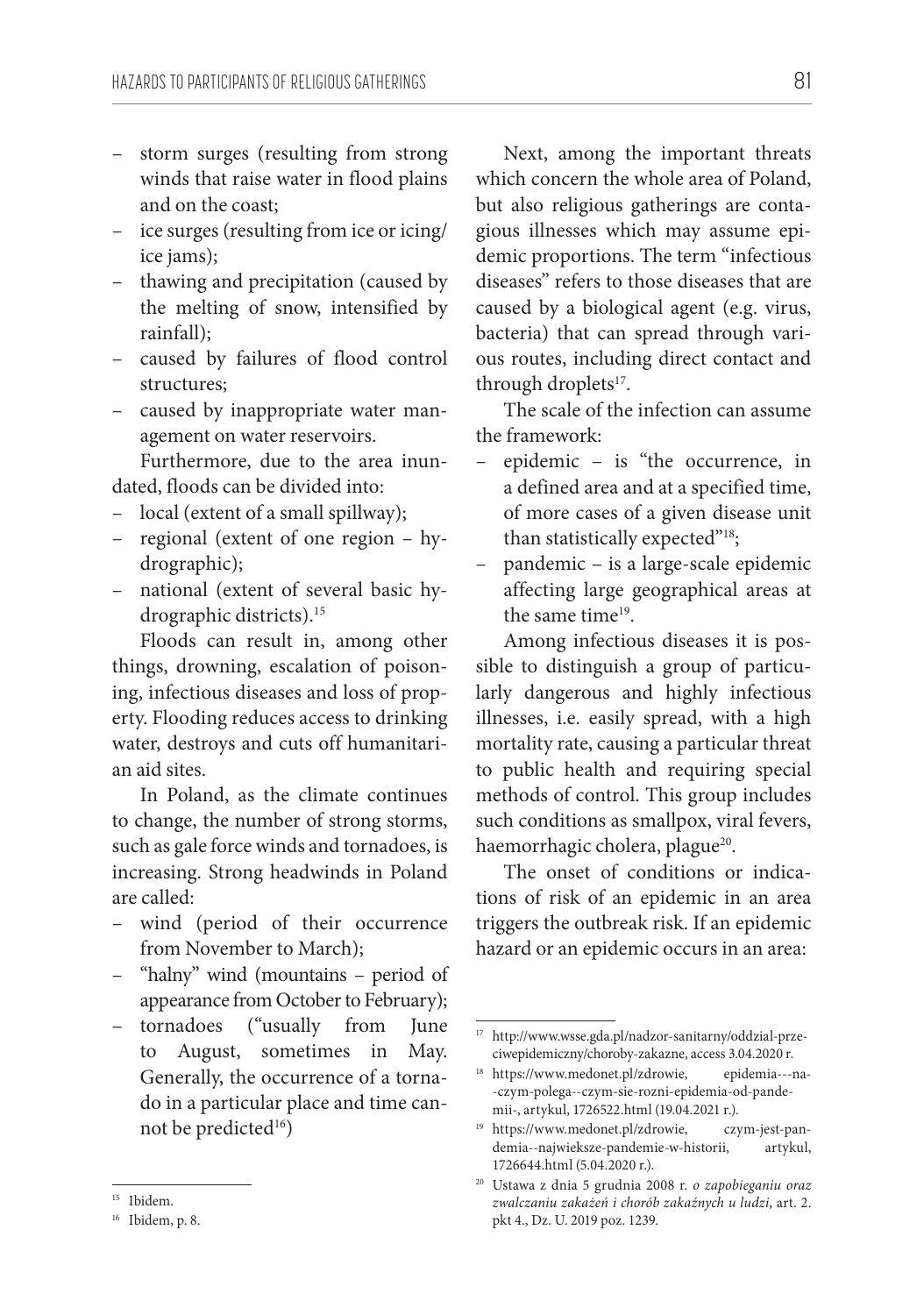- in the case of a voivodship exceeding one province, the voivode, upon the motion of the state regional sanitary inspector, shall declare, by way of a regulation, an epidemic emergency or an outbreak on the territory of a voivodship or a part thereof;
- exceeding one voivodship, the minister in charge of health matters shall – by means of a regulation – declare an epidemic emergency or an outbreak of disease on the territory of a given area or part thereof.<sup>21</sup>

In situations of particular epidemic threat, if the ordinary constitutional measures are insufficient, the Council of Ministers may introduce an appropriate state of emergency in the form of a state of natural disaster<sup>22</sup>. The name "natural disaster" means "a natural catastrophe [infectious diseases] or technical failure, the consequences of which threaten the life or health of a large number of people, property in large quantities or the environment in large areas, and assistance and protection can be effectively undertaken only with the use of extraordinary measures, in cooperation of various bodies and institutions and specialized services and formations acting under unified direction"23

Currently, the biological agents that may cause a pandemic and consequently lead to the imposition of a state of emergency in the form of a natural disaster in Poland are:

- type A influenza virus (a type with particular mutational possibilities), which causes influenza disease. In the past (at the beginning of the 20th century, influenza, the so-called "Spanish flu" led to the deaths during the pandemic of more than 100 million people (these are losses in people exceeding those of World War  $I^{24}$ );
- SARS-CoV-2 coronavirus, causing COVID-19 acute infectious disease of the respiratory system (as of 14 April, there are 7, 202 confirmed cases of SARS-CoV-2 infection in Poland. 263 people died in Poland within 3 weeks due to coronavirus.<sup>25</sup>).

Let us therefore add that infectious diseases are a real threat to religious gatherings.

### **Counteracting risks**

With regard to the risks of religious gatherings, they can be counteracted (i.e. their destructive potential can be consciously reduced) if they are first of all perceived indirectly (within the framework of a risk analysis) or directly (perceiving with the help of the senses a situation, a phenomenon that carries danger).

The mere perception of an unusual situation by people, e.g. participants in a religious meeting, although important,

 $21$  Ibidem art. 46.

<sup>22</sup> *Konstytucja Rzeczypospolitej Polskiej* art. 228 i 232.

<sup>23</sup> Ustawa z dnia 18 kwietnia 2002 r. *o stanie klęski żywiołowej*, Obwieszczenie Marszałka Sejmu Rzeczypospolitej Polskiej z dnia 15 września 2017 r. w sprawie ogłoszenia jednolitego tekstu ustawy o stanie klęski żywiołowej, Dz. U. 2017 poz. 1897.

<sup>24</sup> M. Kostyńska, *Hiszpanka: czego nie wiecie o największej epidemii w historii,* https://www.medonet.pl/koronawirus/to-musisz-wiedziec, grypa-hiszpanka--czego- -nie-wiecie-o-najwiekszej-epidemii-w-historii-, artykul, 43757339.html (1.01.2020 r.).

<sup>25</sup> Koronawirus *w Polsce, aktualna sytuacja epidemiologiczna*, https://www.politykazdrowotna.com/56875, covid-19-raport-polska-sroda-357-nowych-przypadkow-zakazenia-koronawirusem-30-zgonow (14.04.2020 r.).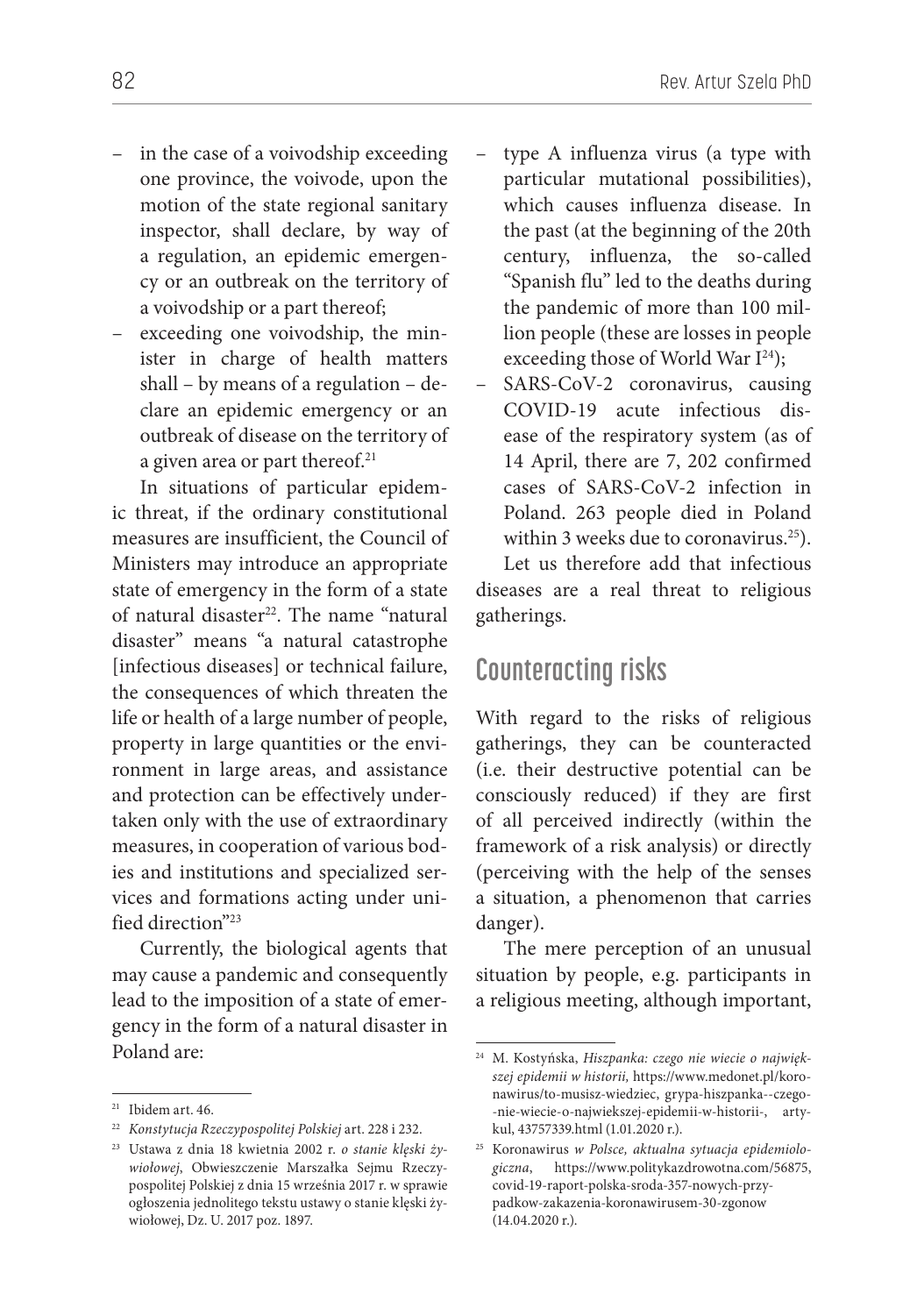does not yet condition the implementation of an effective aid intervention, since the decision-making act of a relief operation (relief response) consists of five essential points:

- noticing an abnormal situation;
- identification of the situation as dangerous;
- taking responsibility for carrying out assistance;
- analysis of possibilities to help with the available means based on existing skills;
- proceed to provide assistance.

Participants in religious assemblies, for their own sake and for the benefit of the religious meeting serving their needs, must have the relevant knowledge and skills to make them resilient.

Taking the above into account, it must be stated that religious gatherings involve both opportunities (the possibility of satisfying a religious need and other psychological (social) needs that are important to humans) and risks.

Religious gatherings can be a place where primary risks are realised (road traffic accident, terrorist attack, theft), and they can also be a source of secondary risks (e.g. participants in gatherings can transmit to their homes infections acquired during contact with people attending the gathering).

With this in mind, we must not lose our vigilance in constantly countering the dangers, i.e. keeping them in a potential form, i.e. not evolving into a viable form. Risks are different – some are caused by natural forces, others by human behaviour. Human conducts can be a threat to others by accident or by conscious action. When the source of the

hazard is deliberate human activity, security guarding takes the form of combat as a special case of cooperation – negative coordination.

In order to counteract the threat caused by human activity, the fight is not waged against a phenomenon, such as the struggle against wind, drought or rain, but against an acting subject – a criminal or a terrorist, aiming at obtaining victory over him. Such a victory may consist in the fact that as a result of the actions the situation of independence of the aim of the battle from further actions performed by the opposing party is initiated (the criminal loses the possibility of influencing the situation as a result of any impulse of the opposing party)<sup>26</sup>

Combat refers strictly to an entity consciously threatening another party, e.g. participants in a religious gathering. Towards phenomena causing danger, protective measures are rather taken.

The multitude of threats that can affect the security of religious gatherings is – as one can observe – impressive. This requires the organiser, which is the Church, to efficiently carry out actions to maintain a state of harmlessness. These actions should be carried out in cooperation with non-church entities and with properly prepared participants of religious meetings – albeit minor to perform – but useful activities

#### **Conclusions**

The research indicated that religious gatherings are specific meetings of numbers of people whose religious purpose is

<sup>26</sup> T. Kotarbiński, *Hasło dobrej roboty*, Warszawa 1968, p. 195.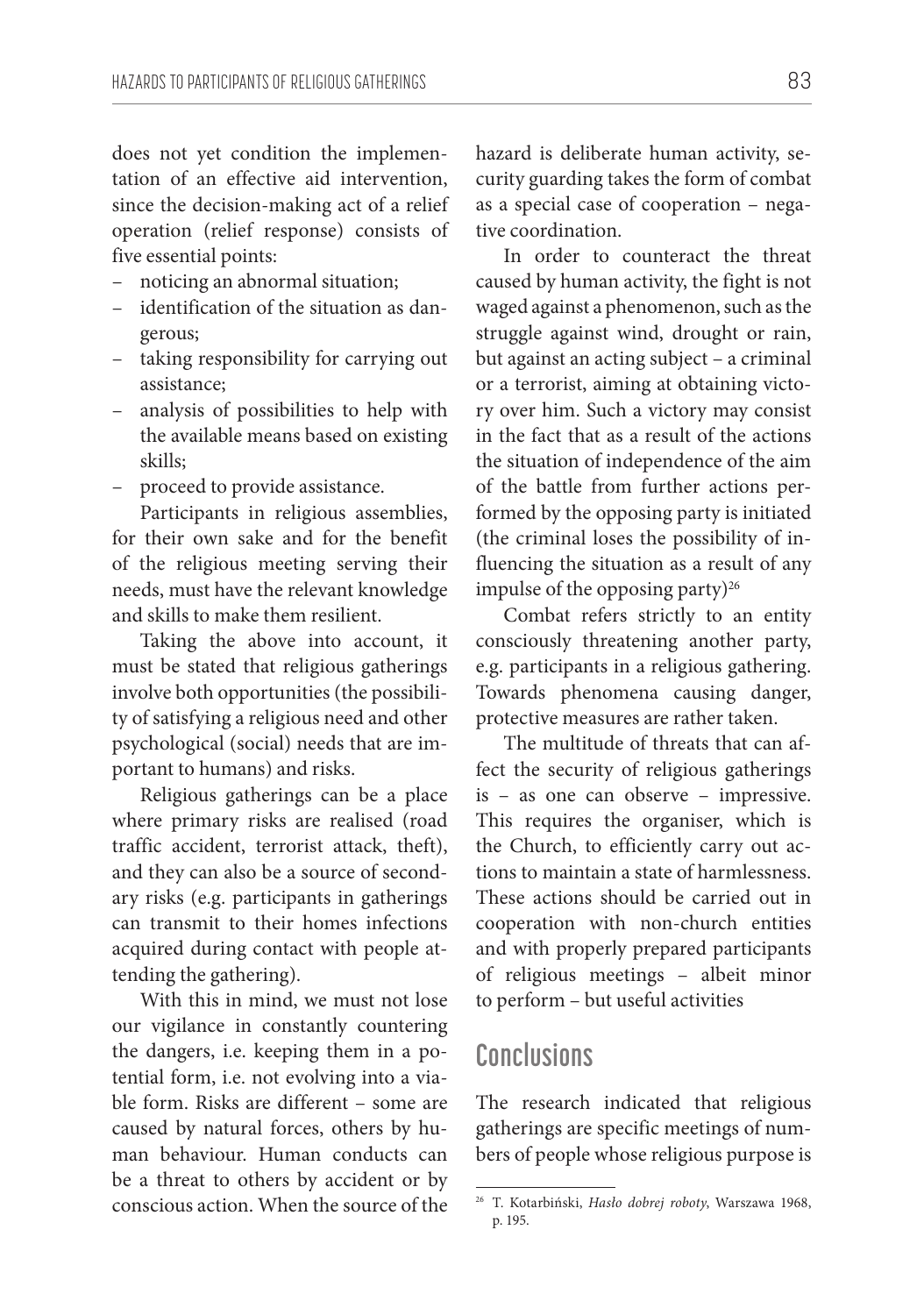to pray, to come closer to the Absolute, which is God, and to participate in a worshipping community.

The conducted research has shown that religious assemblies belong to specific meetings of many individuals, which are guided by the religious goal of prayer, bringing people closer to the Absolute – God – and participation in a religious community.It is in the general interest of society that measures taken to ensure the safety of participants in religious gatherings are first of all feasible, but also efficiently carried out. Feasibility depends on situational and dispositional capacity. The situational ability is created by the environment in which the religious assembly is held. Other conditions accompany the different types of religious services, which are divided according to criteria:

- accessibility of places where religious meetings take place;
- the availability of the assembly to its participants
- the characteristic use of the places where religious meetings are held
- the types of building in which religious meetings are accommodated;
- the cultural significance of places and facilities for religious meetings
- the size of the religious gathering;
- the level of organisation of the participants in the religious meeting
- the level of threat to religious festivals and meetings
- the scale of interest in religious meetings.

## **Bibliography:**

- *Bezpieczeństwo uczestników zgromadzeń religijnych. Wydanie drugie uzupełnione,* ed. B. Wiśniewski, A. Prędecka, J. Bryk, A. Szela, SGSP, Warszawa 2017.
- *Bezpieczeństwo. Teoria–Badania–Praktyka,* ed. A. Czupryński, B. Wiśniewski, J. Zboina, Józefów 2015.
- Dutkiewicz W., *Przewodnik metodyczny dla studentów pedagogiki*, Kielce 1996.
- Dyrektywa Parlamentu Europejskiego i Rady (UE) 2017/541 z dnia 15 marca 2017 r. w sprawie zwalczania terroryzmu i zastępującą decyzję ramową Rady 2002/475/WSiSW oraz zmieniającą decyzję Rady 2005/671/WSiSW.
- http://www.wsse.gda.pl/nadzor-sanitarny/oddzial-przeciwepidemiczny/choroby-zakazne, (access 3.04.2020 r.).
- https://www.medonet.pl/zdrowie, czymjest-pandemia--najwieksze-pandemiew-historii, artykul, 1726644.html (5.04.2020 r.).
- https://www.medonet.pl/zdrowie, epidemia- --na-czym-polega--czym-sie-rozni-epidemia-od-pandemii-, artykul, 1726522. html (access:19.04.2021 r.).
- Justyński K., *Police in the System of Public Safety—Polish Experience*, Internal Security 9/2017, Szczytno 2017.
- Kaczmarczyk B., Wiśniewski B., Gwardyński R., *Security of an individual*, Zeszyty Naukowe Państwowej Wyższej Szkoły Zawodowej im. Witelona w Legnicy, No. 3 (28) 2018, Legnica 2018.
- Koronawirus *w Polsce, aktualna sytuacja epidemiologiczna*, https://www.politykazdrowotna. com/56875, covid-19-raport-polska-sroda-357-nowych-przypadkow-zakazeniakoronawirusem-30-zgonow (14.04.2020 r.).